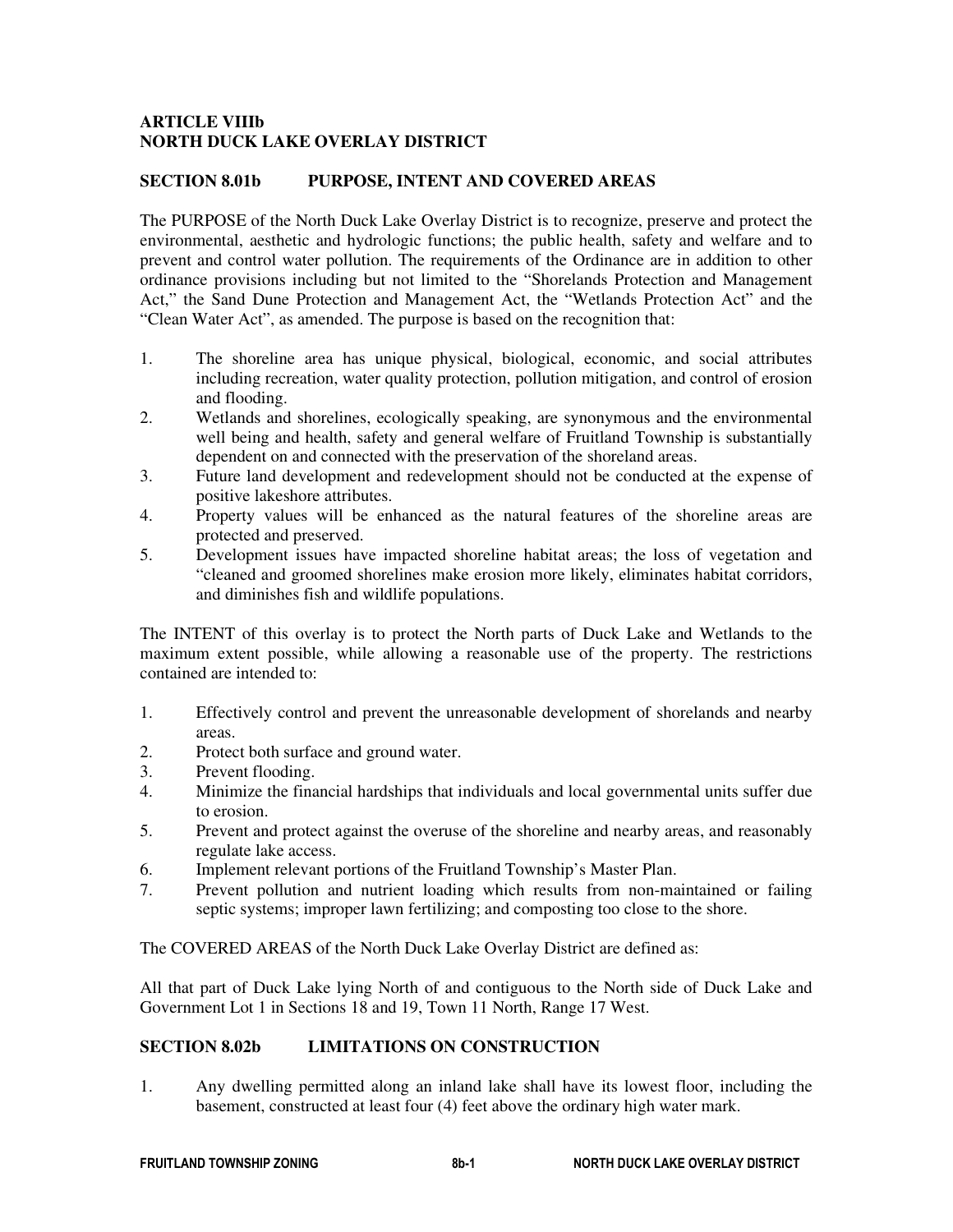- 2. Historical Setback Line. A proposed building or structure may be located the same distance from a body of water as an existing principal building that has suffered either loss or removal due to casualty or demolition within one (1) year before the submission of an application for a building permit as long as such principal building is or was a lawful nonconforming building. For a demolition, the one (1) year period begins running when the demolition permit was issued. For a casualty, the one (1) year period shall run from the date of the casualty.
- 3. Site plan review for 5-9 units.
- 4. Required Lake Frontage and Lot Width. There shall not be less than the required lot width of Duck Lake frontage, as measured perpendicular or as close to perpendicular as possible to the side lot lines at the ordinary high water mark of 580.5 IGLD 1985, for each single-family dwelling, dwelling unit, cottage, any other such dwelling, lot, or parcel with lake frontage. Each lot (whether or not it has lake frontage) shall have the required lot width which shall be maintained along the entire length/depth of the lot or parcel.
- 5. Application of Lake Frontage Requirement. The required lake frontage shall apply to all lots and parcels on or abutting the North parts of Duck Lake regardless of whether access to the lake or use of the lake is by common-fee, joint ownership, easement, park, single-fee ownership, condominium arrangement, association, license, lease or other such means.
- 6. Tree cutting and or removal of shore cover:
	- a. On banks facing the lake, natural vegetation should be kept where possible to help filter nutrients from ground water flowing to the lake and prevent erosion.
	- b. Selective trimming of trees and brush for a filtered view of the lake is preferred as opposed to clear-cutting within one hundred (100) feet inland of the waters edge to provide a buffer strip of deeper rooted plants for nutrient absorption and erosion control.
	- c. Natural vegetation such as trees or shrubs shall be preserved as far as practical and where removed shall be replaced with other vegetation that is equally effective in retarding runoff, preventing erosion, and preserving natural beauty.
- 7. Private streets prohibited within the North Duck Lake Overlay District.
- 8. Shared driveways. Where more than one (1) dwelling is to be constructed (and where allowed by this Ordinance), common driveway facilities shall be considered to reduce the amount of impervious surfaces and the amount of land that is disturbed.
- 9. No Open Space Planned Unit Developments allowed in this district.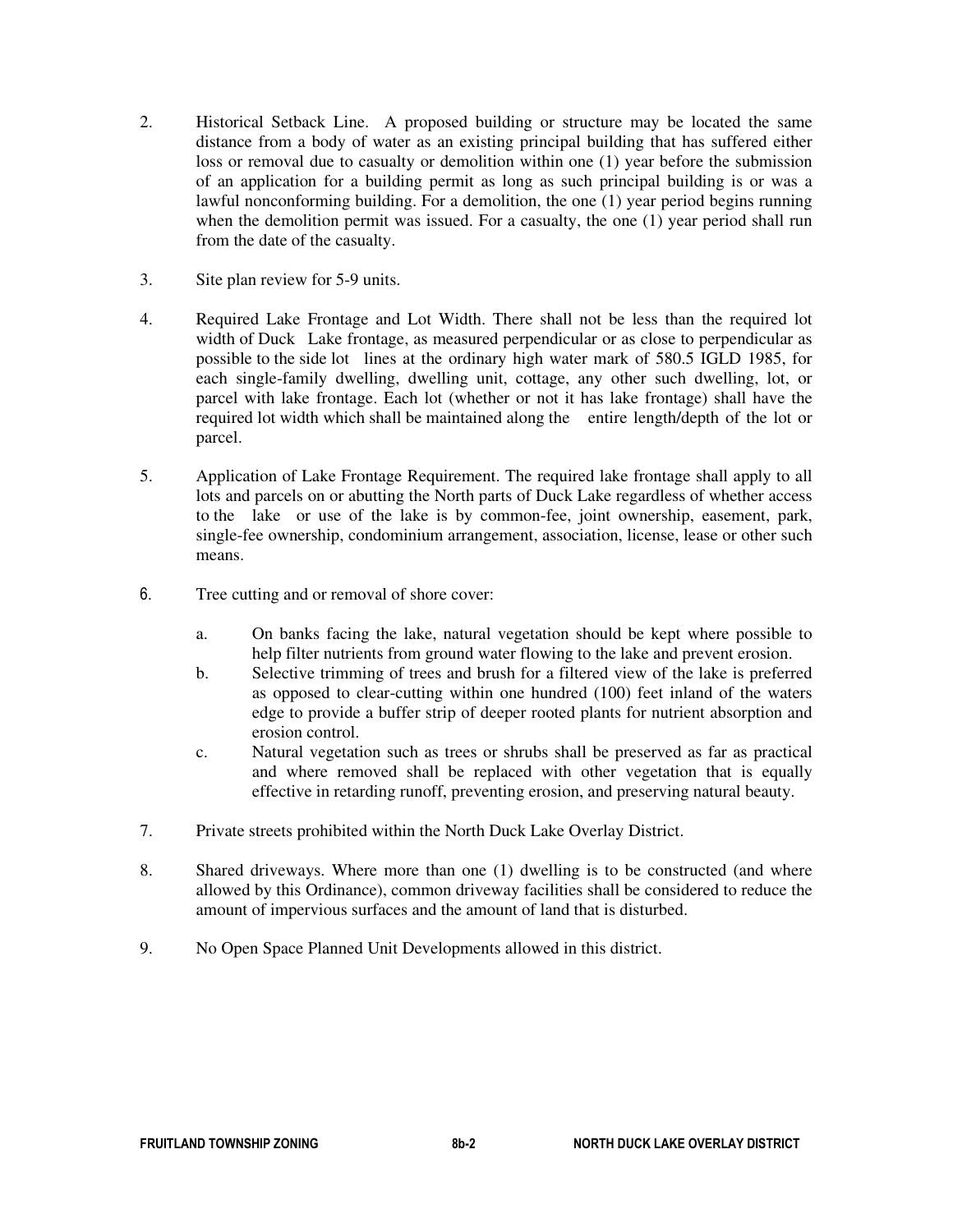### **SECTION 8.03b USES PERMITTED BY RIGHT**

Land and/or buildings in the Inland Lake District may be used for the following purposes as Uses Permitted by Right:

- A. Single-family dwellings.
- B. Family child care home.<br>C. Home Occupations in a
- Home Occupations in accordance with the General Provisions requirements of this ordinance.
- D. Accessory buildings, structures and uses, as regulated by the General Provisions requirements of this ordinance.
- E. On Site Use Wind Energy System 65 feet or less in total height.

## **SECTION 8.04b USES PERMITTED BY SPECIAL LAND USE**

Land and/or buildings in the Inland Lake District may be used for the following purposes following review by the Planning Commission as a Special Land Use, as regulated by this ordinance.

- A. Bed and Breakfast establishments.
- B. Public parks and playgrounds.
- C. Group child care home.
- D. Any Wind Energy System which is greater than 65 feet in height.
- E. Met Tower.

## **SECTION 8.05b RIPARIAN ACCESS AND WATERFRONT KEYHOLE DEVELOPMENT**

The following restrictions are intended to provide for controlled development and use of the shoreline areas in a manner which protects the character and quality of the Township's surface water and shoreline resources; and, to prevent the overcrowding and overuse of shoreline areas and water resources which may result in nuisance conditions, degradation of property values, user conflicts and undesirable impacts on the public health, safety and general welfare. Waterfront and access standards shall meet the following conditions:

- A. Required Frontage. In all zoning districts there shall not be less than fifty (50) feet of lake or stream frontage, as measured along the high water mark, per each single-family dwelling, dwelling unit, cottage, condominium unit, apartment unit, lot, back lot or other such dwelling, dwelling unit residence or lot abutting, possessing or accessing water frontage.
- B. Application of Frontage Requirement. The required frontage shall apply to all lots and parcels on or abutting any lake or stream in all zoning districts, regardless of whether access to the lake or stream is by common-fee ownership, easement, park, single-fee ownership, condominium arrangement, association, license, lease, planned unit development (PUD) or other such means.

FRUITLAND TOWNSHIP ZONING 8b-3 NORTH DUCK LAKE OVERLAY DISTRICT C.Waterfront Access via Easement, Private Park, Etc. (Keyhole Development) No easement, private park, common area, lot or access property abutting or adjoining a lake